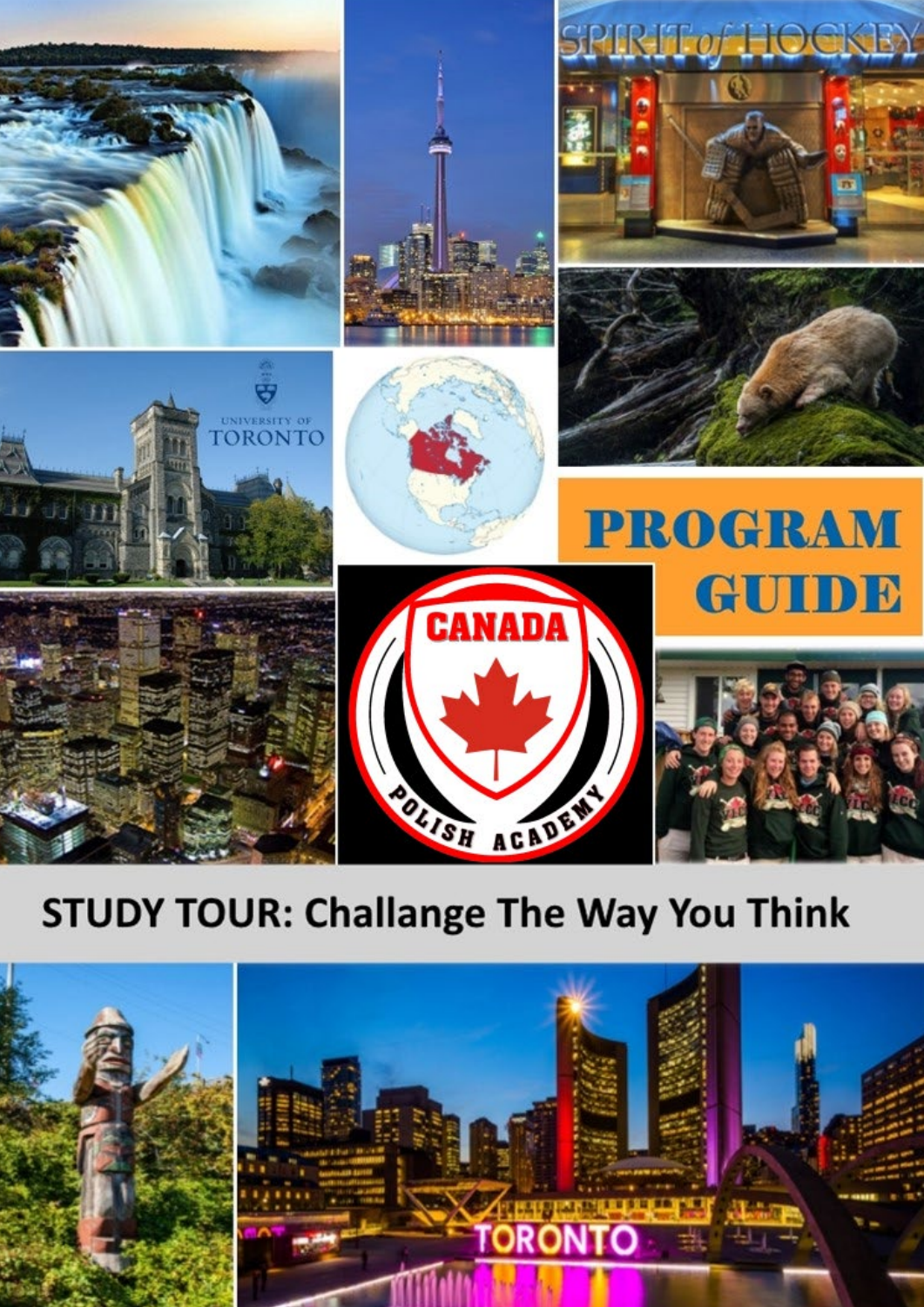## **Program: Canada Study Tour 2022**

20.05.2022 - 05.06.2022

Suggested activities during CST.

\*This is only an exemplary version of CST program and only the chosen participants of CST 2022 will get the updated version of CST 2022 with all its detailed activities.

## **Warsaw/ Toronto**

| Day                         | <b>Place</b>                    | <b>Activity</b>                                                                                                                                                                                                                                                                             |
|-----------------------------|---------------------------------|---------------------------------------------------------------------------------------------------------------------------------------------------------------------------------------------------------------------------------------------------------------------------------------------|
| 20.05.2022                  | Warsaw<br>Embasssy of<br>Canada | Opening celebration at Embassy of Canada and<br>Reception forCST 2021 Participants & Friends<br>Meeting with Counselor for Foreign Affairs Jeannette Sauter                                                                                                                                 |
|                             | Ul. Jana Matejki<br>1/5         | Canada Study Tour 2021 Welcome words by<br>Alina Deja-Grygierczyk & Ms. Jeannette Sauter                                                                                                                                                                                                    |
|                             |                                 | Live Streaming with Carla Cuglietta (YoungLeaders.Com)<br>Live Streaming with CST Alumni Participants                                                                                                                                                                                       |
|                             |                                 | Small presentations of CST participants about their<br>application for CST, leadership strengths and how they want<br>to serve the world better.                                                                                                                                            |
|                             |                                 | Meeting and Question Session with Alina Deja-Grygierczyk                                                                                                                                                                                                                                    |
| 21.05.2022                  | $Warsaw -$<br>Toronto           | <b>Flight from Warsaw to Toronto</b>                                                                                                                                                                                                                                                        |
| 22.05.2022                  | Toronto                         | Sightseeing Toronto<br><b>Bobby Kline Meeting</b><br>Polish Association of Students at University of Toronto<br>Eric Frederico (University of Toronto)<br>Yonge Streets and other Toronto landmarks<br>21:00 PM Ferry to Toronto Island (late evening) and CN<br>Tower                      |
| 23.05.2022 -<br>25.05.2022  | Orilla                          | 3 Day Leadership Camp with YLCC                                                                                                                                                                                                                                                             |
| 25.05.2022                  | Toronto                         | Spark Conference in Canadian Wonderland<br>and Fun Activities                                                                                                                                                                                                                               |
| 26.05.2022                  | Vancouver                       | Flight to Vancouver and sightseeing                                                                                                                                                                                                                                                         |
| 27.05. 2022 -<br>31.05.2022 | Vancouver<br>Island             | British Columbia University<br>Victoria University<br>Alert Bay<br>Meeting with Melissa Hoffort (oneself coach)<br><b>KEN WU (Eccosystem Alliance)</b><br>Young World. Leaders and Conference at<br>University (Certification Program)<br>Trip to Alert Bay<br>Sightseeing Vancouver Island |